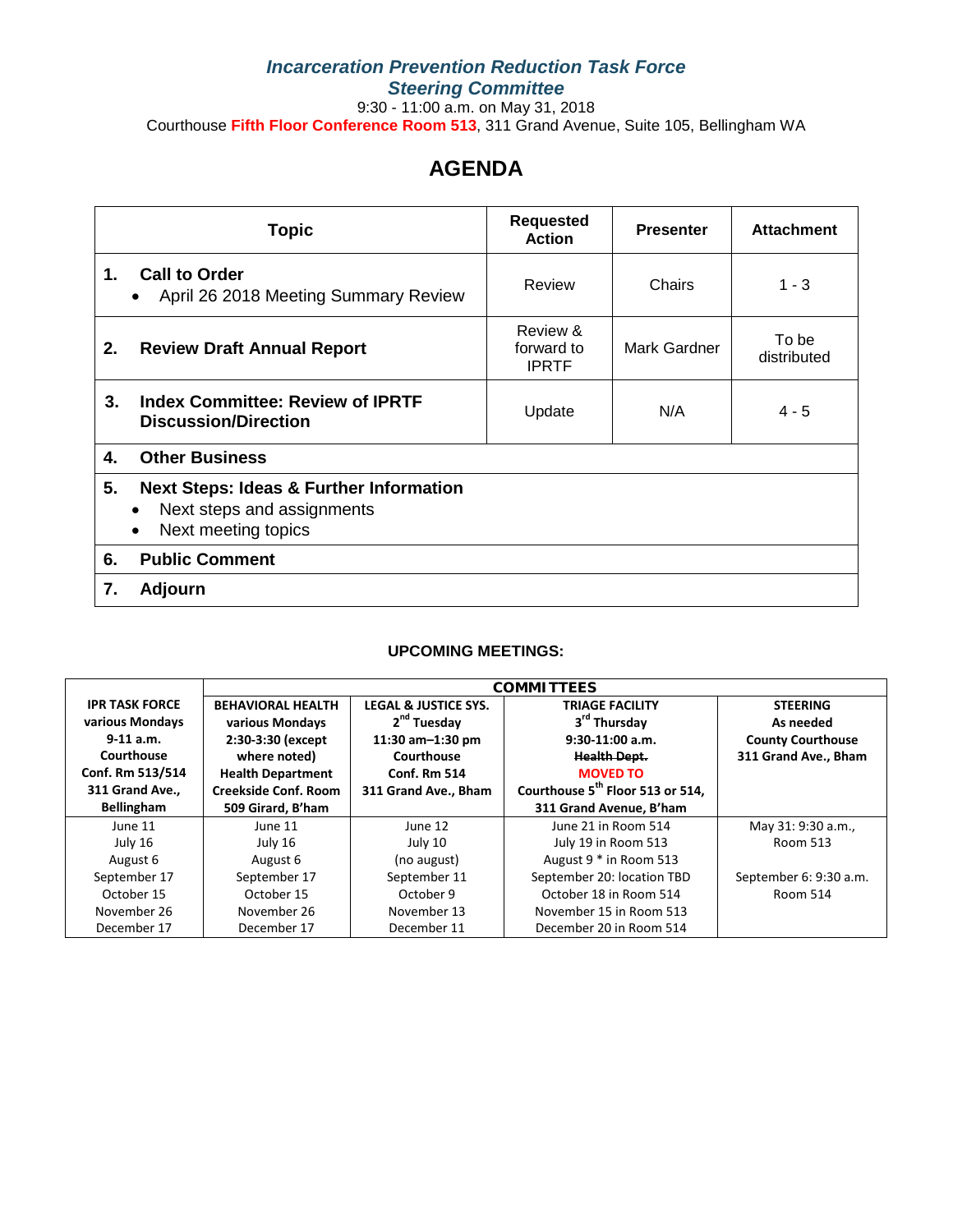## **1. Call To Order**

Committee Chair Todd Donovan called the meeting to order at 9:30 a.m. in the County Council Conference Room, 311 Grand Avenue, Bellingham.

Members Present: Jill Bernstein, Todd Donovan, Stephen Gockley, Chris Phillips

Also Present: Perry Mowery (proxy for Anne Deacon) and Barry Buchanan

Members Absent: Jack Hovenier, Tyler Schroeder, Anne Deacon,

## Review March 8, 2018 Meeting Summary

There were no changes.

## **2. Discussion with Mark Gardner on annual report and outline for committee report**

Mark Gardner, City of Bellingham, submitted a handout (on file) demonstrating the committee report writing structure and answered questions about the report deadlines.

The committee discussed the structure and content of the report, including:

- Highlighting recent activities in the progress section
- Providing background on other items and costs
- Including information from 2017 to educate newer councilmembers
- Foreshadowing upcoming budget requests
- Writing the report for two audiences: the County Council and the public
- Including good data in the form of graphs and charts, when possible
- Creating a narrative about the vision and goals of the Information Needs and Data Exchange (INDEX) Committee
- Expanding section D to include community reentry and stabilization
- The need to simplify the report while keeping detailed requests for the Council to know what is needed to move forward
- Adding information on what's in progress of reach subject
- Highlight outcomes
- The Behavioral Health and Triage Facility committee chairs will work together to write their sections of the report
- Limiting the topics to three each per committee, plus a section on the INDEX Committee
- Identifying how to measure success

## **3. What's next in creating the INDEX Committee?**

The committee discussed: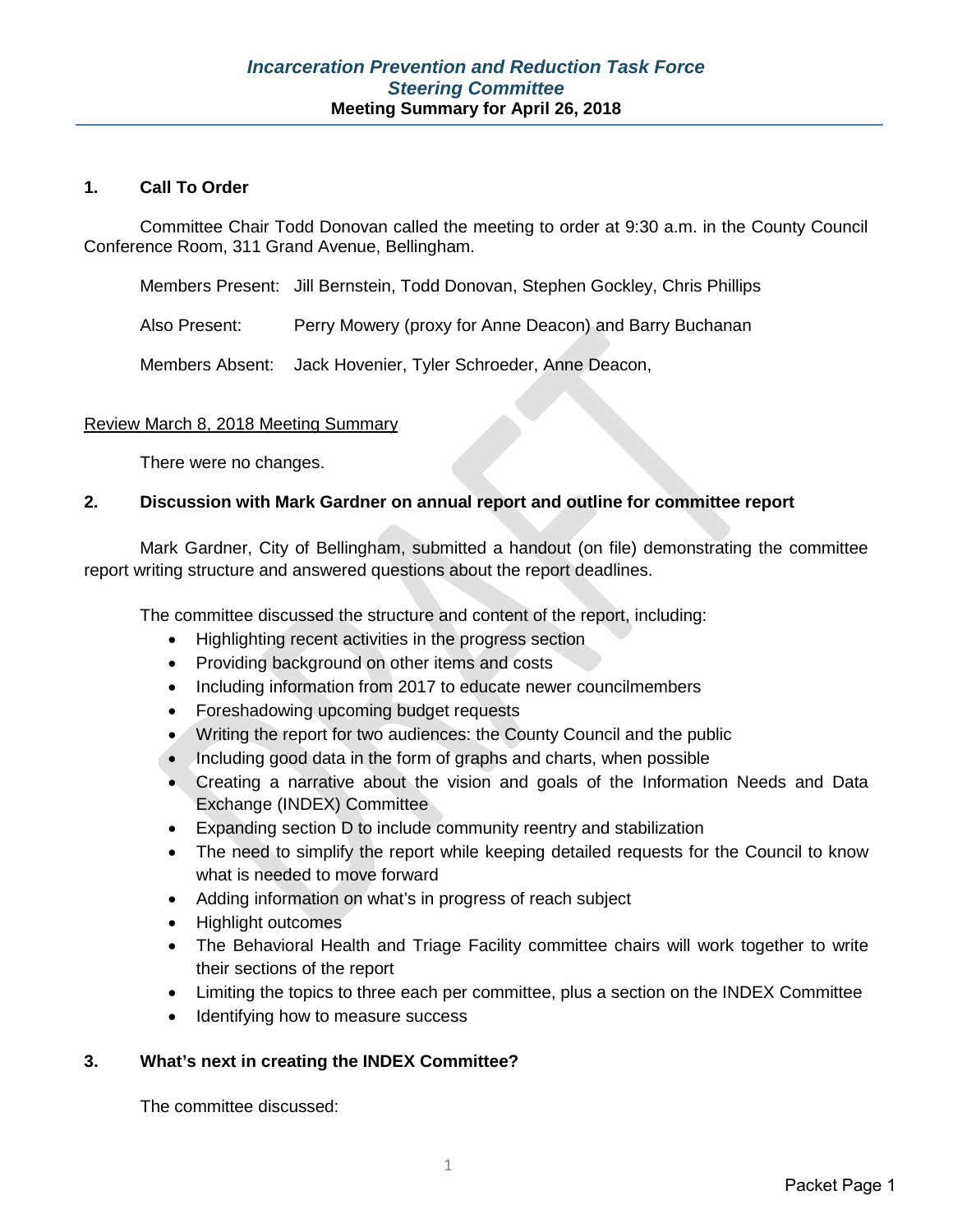## *Incarceration Prevention and Reduction Task Force Steering Committee* **Meeting Summary for April 26, 2018**

- Include information in the annual report on this proposed committee
- The Council's request for data
- Identifying data, metrics, and barriers
- Figuring out the baseline and whether or not they're successful with their projects
- Identify how they assess performance
- Where is data a barrier to implementing various initiatives
- Each committee should identify one metric for each of their three initiatives in the report that would determine the success of that initiative
- To get better metrics and more accurate data, the systems have to be integrated
- An important policy goal is to establish a percentage decrease in the jail population
- Refining the processes, improving the way things work together, and then observing outcomes
- Engaging Tyler Schroeder, the Bellingham Mayor, and other interested stakeholders to come prepared for a more fully developed committee structure
- The structure and roles of a technical group versus a policy group.
	- $\circ$  The policy and outcomes, not the technical group, should drive the process
	- o The technical people would interact with the policy group about the possible options to get those policy and outcomes
	- o Drive the numbers with the policy, goals, and outcomes, and the systems will conform to what they need to get those outcomes
- The process for forming the INDEX Committee

The committee agreed by general consent to move forward with a dual structure INDEX Committee that is comprised of a policy group and a technical group, and to ask Tyler Schroeder to draft such a structure for proposal to the full Task Force at its meeting in May.

## **4. Discussion with Committee Chairs on progress of developing work plans**

The committee discussed the status of each committee work plan and whether or not they should create a work plan for the full Task Force. The committee chairs indicated they would like to continue discussion of their committee work plans during the May committee meetings.

## **5. Other Business**

Committee members discussed the recent presentation and discussion with Dr. Jacqueline van Wormer regarding pretrial risk assessment:

- 2018 budget supplemental request to fund a custom, locally validated pretrial risk assessment tool
- Requesting funds in the 2019-2020 biennial budget to fund a new pretrial services unit
- The procurement process

## **6. Next Steps: Ideas & Further Information**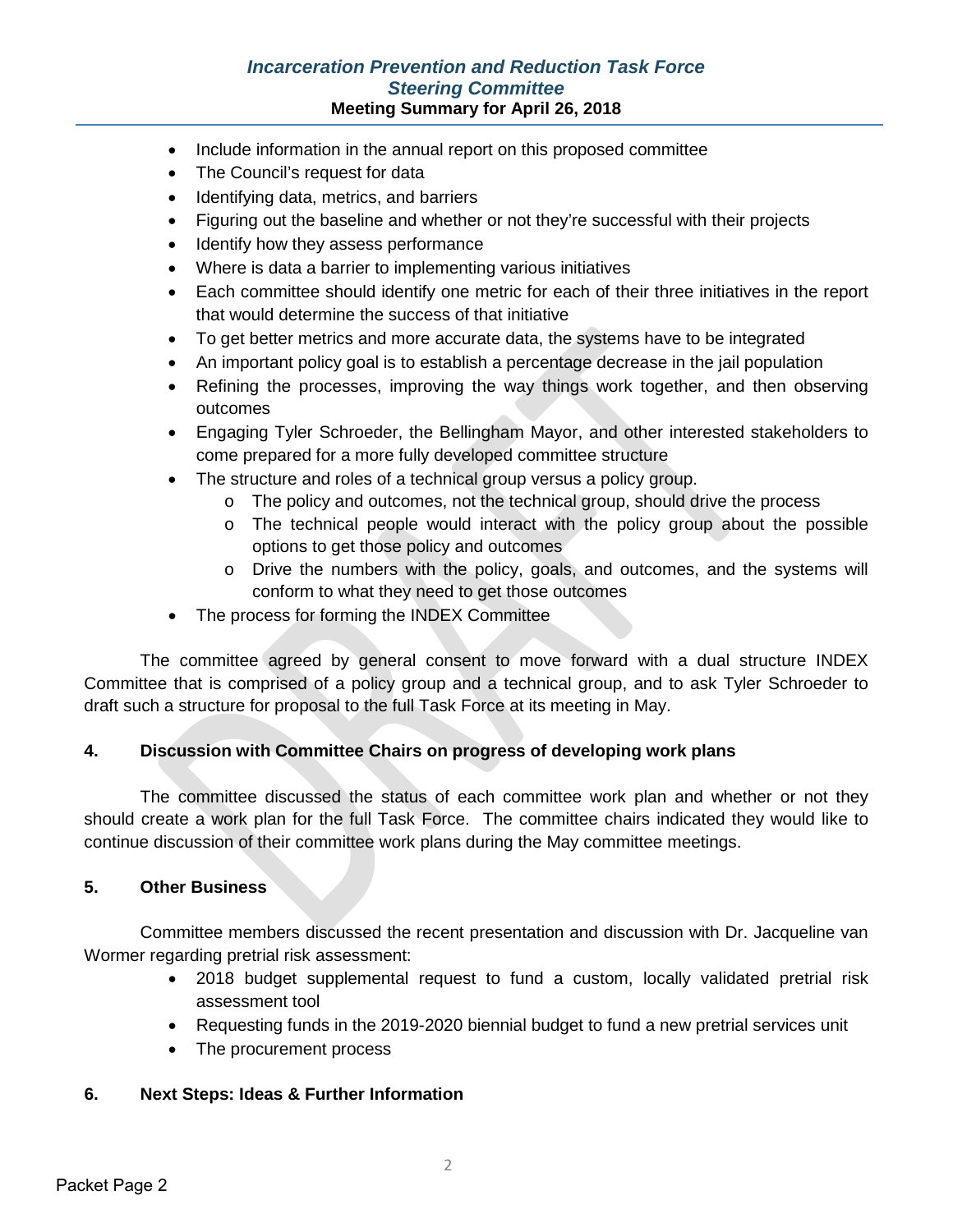The annual report and the IPRTF discussion and recommendation regarding the INDEX Committee will be scheduled on the next Steering Committee agenda.

## **7. Public Comment**

There was no public comment.

## **8. Adjourn**

The meeting adjourned at 11:00 a.m.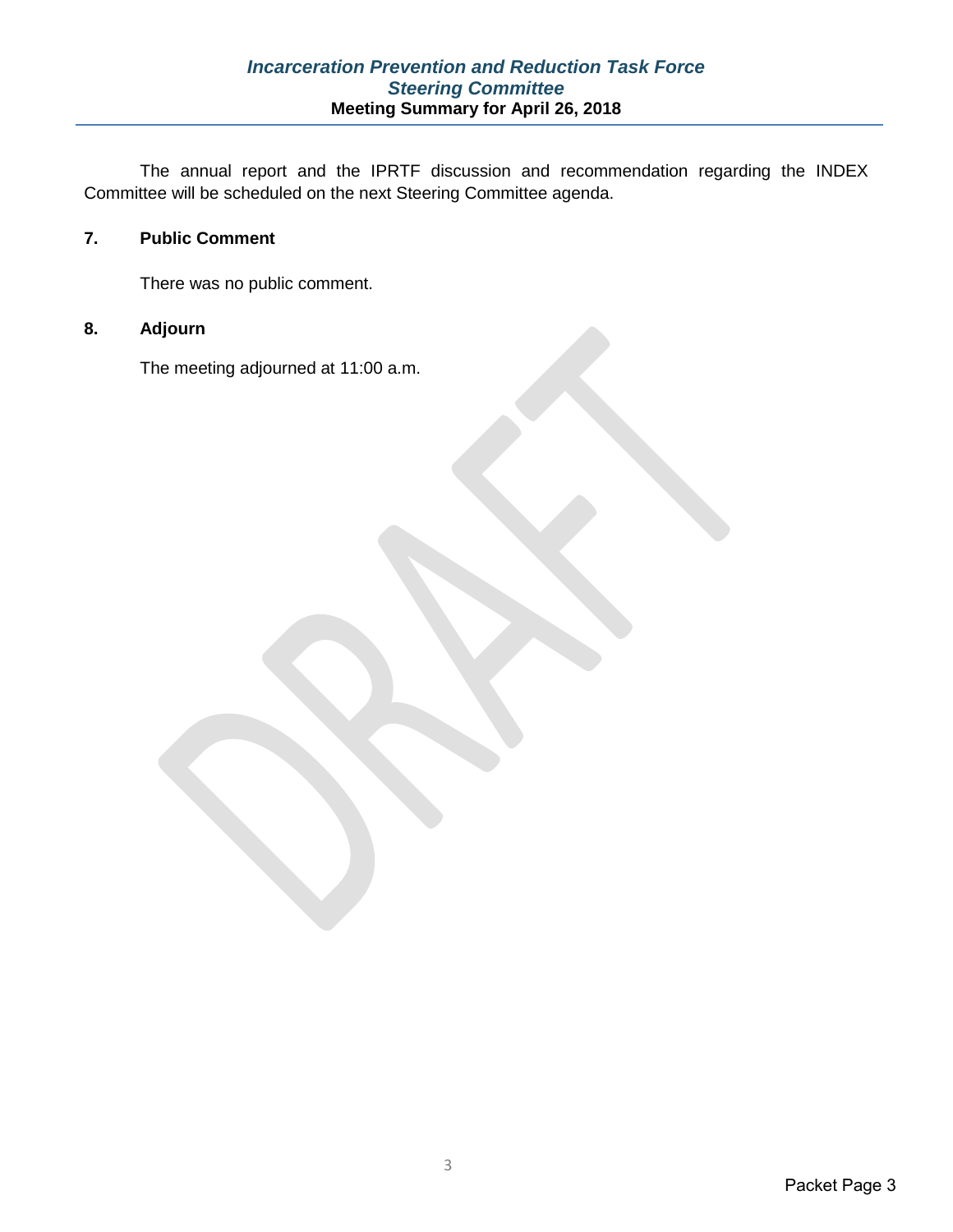## **Information Needs and Data Exchange (INDEX) Subcommittee**

## **VISION OR MISSION STATEMENT:**

The mission of the Information Needs and Data Exchange (INDEX) Subcommittee is to develop a data collection and reporting system that accurately informs policymakers when considering programmatic changes necessary to minimize jail use and improve efficiency in the criminal justice system.

## **GOALS:**

To achieve the mission, the INDEX Committee will:

- Figure out the baseline statistics on jail use to determine whether or not programmatic changes will be successful.
- Identify how to assess performance and establish metrics that would determine the success of each new initiative.
- Identify where data is a barrier to implementing various initiatives.
- Maximize the accuracy of a data collection system by integrating the system across all jurisdictions.
- Establish a realistic and achievable percentage decrease in the jail population.
- Allow policymakers to refine processes, improve the way things work together, and then observing outcomes.
- *More?*

## **BEGINNING TASKS:**

Achieving these goals will include the following tasks:

- Determine what data is collected currently, by whom, and when
- Identify the current data collection systems, including software, used by each agency and jurisdiction
- Identify data points not collected
- *More?*

## **STRUCTURE:**

The INDEX Committee structure includes: 1. A technical workgroup, and 2. A policy workgroup. Within that structure, the policy workgroup would drive the process and guide the work of the technical workgroup in terms of objectives.

#### Policy Workgroup

The policy workgroup would be the Incarceration Prevention and Reduction Task Force

• The policy group is comprised of policymakers who will determine the policy, goals, and outcomes of the INDEX Committee.